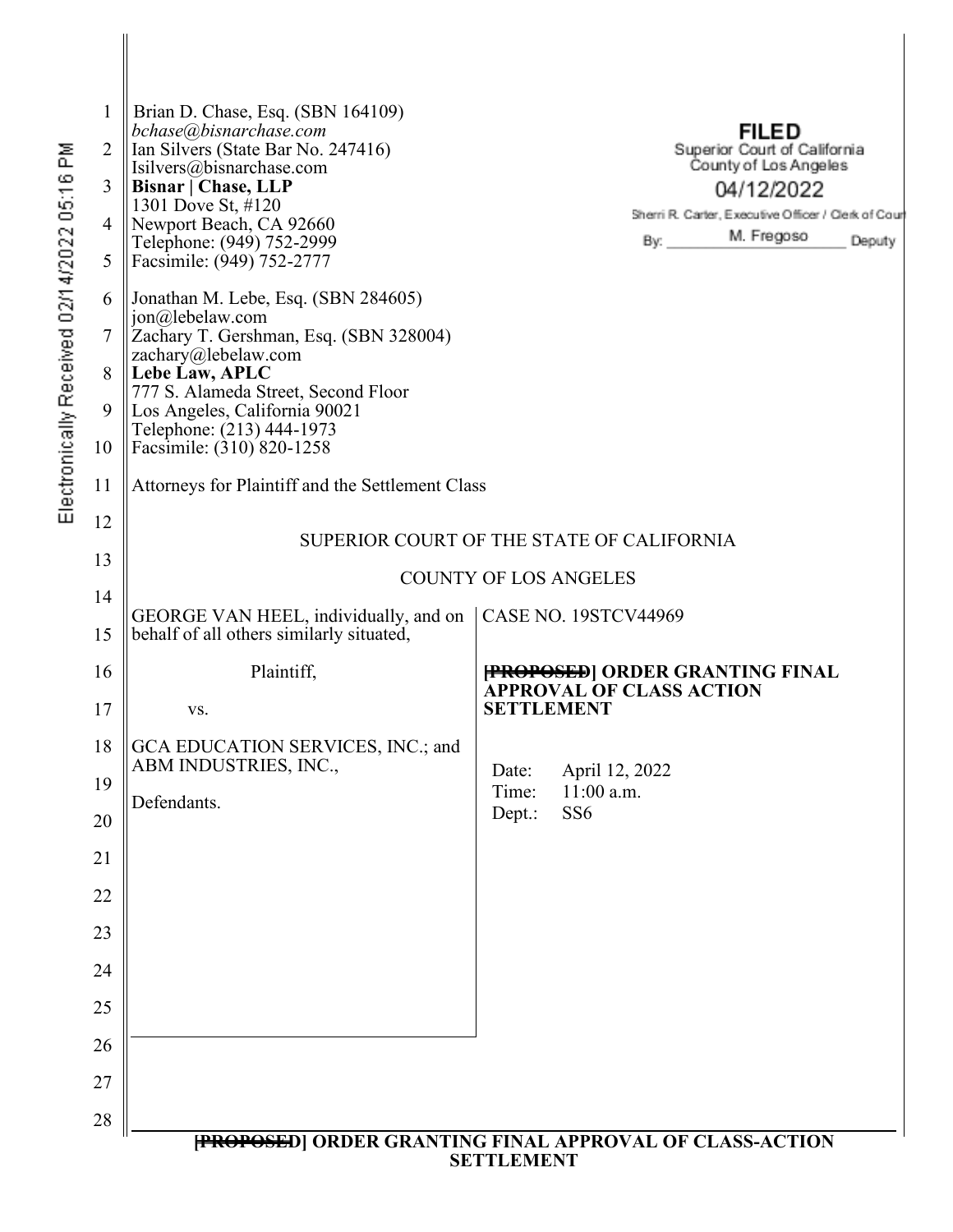1

 $\mathcal{D}_{\mathcal{L}}$ 

On April 12, 2022, at 11:00 a.m. in Department SS6, the Court heard Plaintiff's Unopposed Motion for Final Approval of Class Action Settlement ("Motion") and Motion for Attorney's Fees and Costs, Administration Costs, and Class Representative Incentive Award. Capitalized terms in this document are as defined in the Amended Joint Stipulation Of Settlement and Release Between Plaintiff, Individually and on Behalf of the Settlement Class, and Defendants ("Settlement" or "Settlement Agreement")

Having considered all the papers filed, and other information presented, and based on those papers and information, and GOOD CAUSE appearing, IT IS HEREBY ORDERED that the Motions are GRANTED as follows:

1. The Court gives Final Approval to the Settlement, which provides for a settlement payment of \$570,000.00, as fair, reasonable, and adequate as to each of the Parties, and consistent with and in compliance with California law, and directs the Parties and their counsel to implement and consummate the Settlement Agreement in accordance with the Settlement Agreement's terms and provisions. Substantial investigation and research have been conducted such that counsel for the Parties can reasonably evaluate their respective positions. It appears to the Court that Settlement will avoid substantial additional costs by all Parties, and the delay and risk presented by further prosecution of the Action. The Court finds that the Settlement reached is the result of intensive, non-collusive, arm's-length negotiations, including mediation with an experienced, third-party neutral. Plaintiff has provided the Court with enough information about the nature and magnitude of the claims being settled, and the impediments to recovery, to make an independent assessment of the reasonableness of the terms to which the Parties have agreed.

2. The Court finds that the notice program implemented pursuant to the Settlement Agreement (and the Preliminary Approval Order) (i) constituted appropriate notice, (ii) was reasonably calculated, under the circumstances, to apprise members of the Class of the pendency of the litigation, their right to object or exclude themselves from the proposed Settlement, to appear at the Final Approval Hearing, and their right to seek monetary and other relief, (iii) was reasonable and constituted due, adequate and sufficient notice to all persons entitled to receive notice, and (iv) met applicable requirements of due process.

## **[PROPOSED] ORDER GRANTING FINAL APPROVAL OF CLASS-ACTION SETTLEMENT**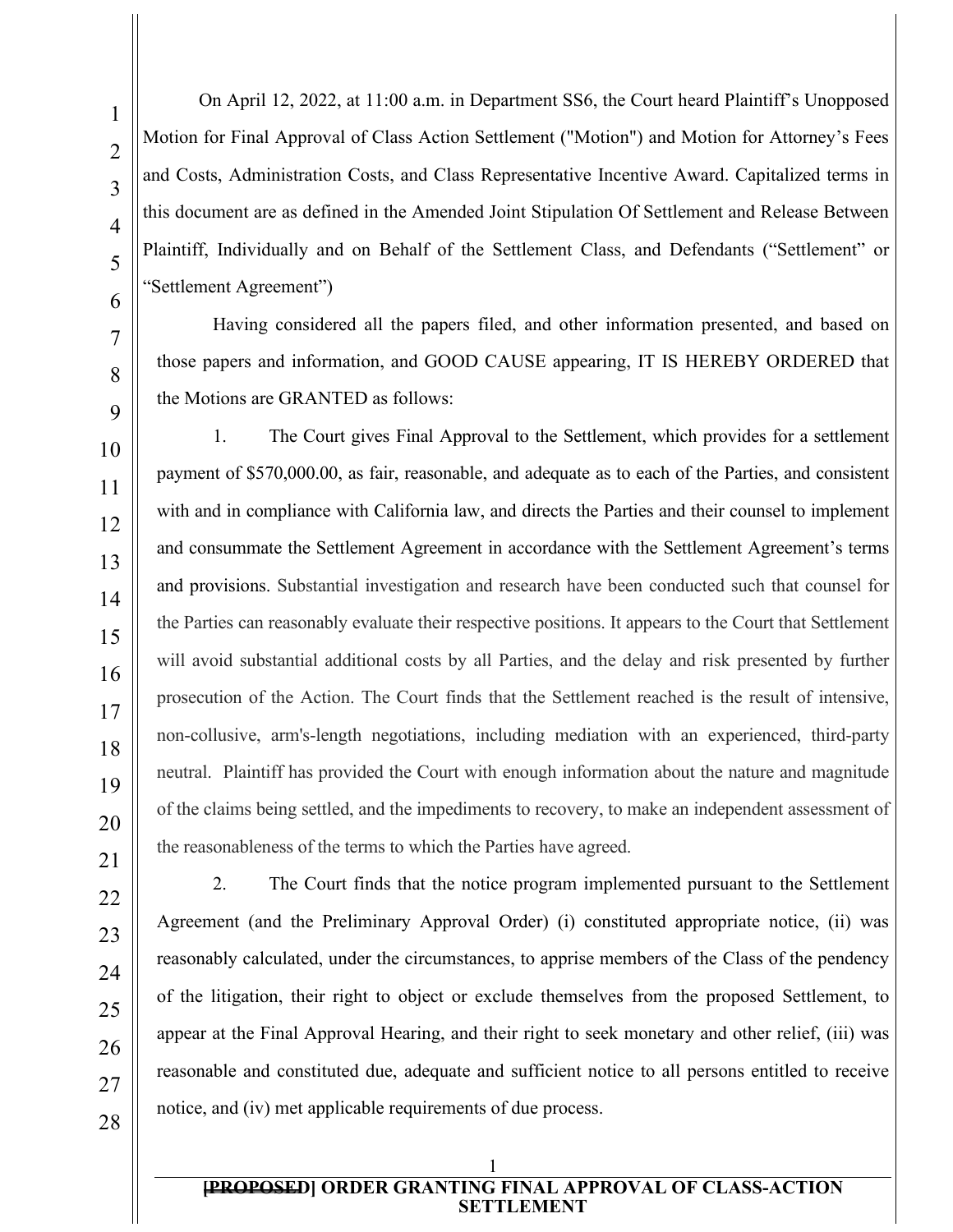|                | 3.<br>Solely to effectuate the Settlement, this Court has concluded that certification of                                                                                                                                                                                                                                                                                                                                                                                                                                                                                                  |  |
|----------------|--------------------------------------------------------------------------------------------------------------------------------------------------------------------------------------------------------------------------------------------------------------------------------------------------------------------------------------------------------------------------------------------------------------------------------------------------------------------------------------------------------------------------------------------------------------------------------------------|--|
| $\mathbf{1}$   | the Settlement Class is appropriate and hereby certifies the Class as defined below (and in the                                                                                                                                                                                                                                                                                                                                                                                                                                                                                            |  |
| $\overline{2}$ | Settlement Agreement) and concludes this definition is sufficient for California Rules of Court                                                                                                                                                                                                                                                                                                                                                                                                                                                                                            |  |
| 3              | 3.765(a) and 3.771, and that the Settlement Agreement binds all Class Members, defined as:                                                                                                                                                                                                                                                                                                                                                                                                                                                                                                 |  |
| 4              | All those non-exempt employees who worked for GCA Education Services in                                                                                                                                                                                                                                                                                                                                                                                                                                                                                                                    |  |
| 5<br>6         | California from December 17, 2015 to March 30, 2020. ("Class Members" or<br>"Settlement Class Members").                                                                                                                                                                                                                                                                                                                                                                                                                                                                                   |  |
| 7              | The Court finds that Plaintiff and Class Counsel adequately represented the Class<br>4.                                                                                                                                                                                                                                                                                                                                                                                                                                                                                                    |  |
| 8              | for the purpose of entering into and implementing the Settlement.                                                                                                                                                                                                                                                                                                                                                                                                                                                                                                                          |  |
| 9              | 5.<br>The Court has confirmed the number of valid opt outs.                                                                                                                                                                                                                                                                                                                                                                                                                                                                                                                                |  |
| 10             | The Court has confirmed the number of objections that were submitted to the<br>6.                                                                                                                                                                                                                                                                                                                                                                                                                                                                                                          |  |
| 11             | Settlement and has confirmed the content of such objections.                                                                                                                                                                                                                                                                                                                                                                                                                                                                                                                               |  |
| 12             | 7.<br>The Court adjudges that, upon the date on which Defendants fully fund the                                                                                                                                                                                                                                                                                                                                                                                                                                                                                                            |  |
| 13             | Settlement Amount, Plaintiff and the Participating Class Members have fully, finally, and                                                                                                                                                                                                                                                                                                                                                                                                                                                                                                  |  |
| 14             | conclusively compromised, settled, discharged, dismissed, and released any and all Released                                                                                                                                                                                                                                                                                                                                                                                                                                                                                                |  |
| 15             | Claims as provided in the Settlement Agreement, which defines the Released Claims against the                                                                                                                                                                                                                                                                                                                                                                                                                                                                                              |  |
| 16             | Defendants and the Released Parties as follows:                                                                                                                                                                                                                                                                                                                                                                                                                                                                                                                                            |  |
| 17             | Upon the date on which Defendants fully fund the Settlement Amount, Plaintiff<br>and each Participating Class Member shall be deemed to have fully, finally, and<br>forever released, settled, compromised, relinquished, and discharged each and<br>every one of the Released Parties from all claims that arose during the Class<br>Period and that were pled in the Operative Complaint or that could have been<br>pled based on the allegations set forth in the Operative Complaint, including any<br>and all claims under state, federal or local law, whether statutory, common law |  |
| 18             |                                                                                                                                                                                                                                                                                                                                                                                                                                                                                                                                                                                            |  |
| 19             |                                                                                                                                                                                                                                                                                                                                                                                                                                                                                                                                                                                            |  |
| 20             |                                                                                                                                                                                                                                                                                                                                                                                                                                                                                                                                                                                            |  |
| 21             | or administrative, including, but not limited to, claims for failure to pay earned<br>wages, failure to pay minimum wage, failure to pay overtime compensation,                                                                                                                                                                                                                                                                                                                                                                                                                            |  |
| 22             | failure to provide meal breaks, failure to provide rest breaks, failure to provide<br>accurate wage statements, failure to timely pay final wages, and unfair                                                                                                                                                                                                                                                                                                                                                                                                                              |  |
| 23             | competition and all other alleged violations of the UCL including, but not<br>limited to, injunctive relief, liquidated damages, penalties of any nature, interest,<br>fees, including fees under Code of Civil Procedure $\S$ 1021.5, and costs (the                                                                                                                                                                                                                                                                                                                                      |  |
| 24             | "Released Claims").                                                                                                                                                                                                                                                                                                                                                                                                                                                                                                                                                                        |  |
| 25             | 8.<br>The Court further finds that BISNAR CHASE LLP and LEBE LAW, APLC have                                                                                                                                                                                                                                                                                                                                                                                                                                                                                                                |  |
| 26             | adequately represented the Class and are appointed Class Counsel. Furthermore, the Court                                                                                                                                                                                                                                                                                                                                                                                                                                                                                                   |  |
| 27             | approves Class Counsel's request for Attorney's Fees in the amount of \$190,000.00, and Costs of                                                                                                                                                                                                                                                                                                                                                                                                                                                                                           |  |
| 28             |                                                                                                                                                                                                                                                                                                                                                                                                                                                                                                                                                                                            |  |
|                |                                                                                                                                                                                                                                                                                                                                                                                                                                                                                                                                                                                            |  |
|                | <b>[PROPOSED] ORDER GRANTING FINAL APPROVAL OF CLASS-ACTION</b><br><b>SETTLEMENT</b>                                                                                                                                                                                                                                                                                                                                                                                                                                                                                                       |  |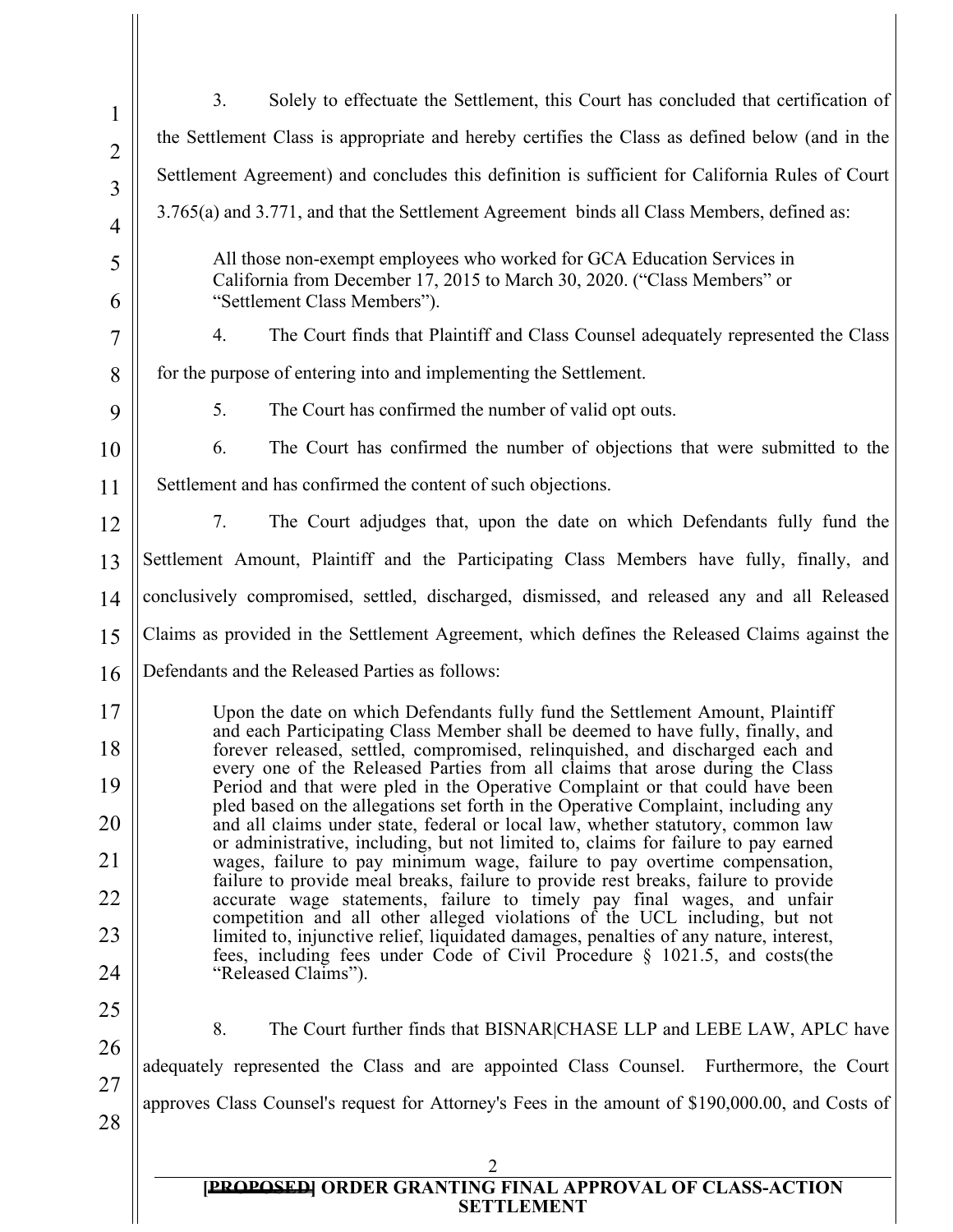\$19,546.21. The Attorney's fees and litigation expenses shall be paid in accordance with the Settlement. The Parties are to bear their own attorney's fees and costs, except as otherwise provided in this paragraph.

9. The Court finds that Plaintiff George Van Heel is an adequate representative of the Settlement Class and appoints him as such. Furthermore, it approves payment of a Class Representative Incentive Award in the amount of \$5,000 to Plaintiff George Van Heel. This payment is to come out of the Gross Settlement Amount in recognition of his service on behalf of the Class, which is in addition to his payment as a Settlement Class Member. The service award will be paid in accordance with the terms of the Settlement.

10. The Court approves the Claims Administration Fee of \$7,250, to be paid to CPT Group, Inc. out of the Gross Settlement Fund.

11. The Court approves the PAGA Payment of \$50,000.00, with \$37,500.00 going to

the LWDA and \$12,500.00 to be paid to Class Members who worked for GCA Education from December 17, 2018 to March 30, 2020 ("PAGA Employees"), as per the Settlement Agreement. Further, the Court adjudges that, upon the date on which Defendants fully fund the Settlement Amount, Plaintiff and the PAGA Employees have fully, finally, and conclusively compromised, settled, discharged, dismissed, and released any and all claims under PAGA as provided in the Settlement Agreement, as follows:

In addition to the release of Released Claims against the Released Parties made by all Participating Class Members, upon the date on which the payment of the Settlement Amount is made by Defendants, all PAGA Employees shall be deemed to have released their respective PAGA claims against the Released Parties, which include any and all claims under the PAGA against the Released Parties that arose during the PAGA Period and that were pled in the Operative Complaint or could have been pled based on the factual allegations of the Operative Complaint and/or Plaintiff's PAGA notice to the LWDA, including, but not limited to, claims for failure to pay earned wages, failure to pay minimum wage, failure to pay overtime compensation, failure to provide meal breaks, failure to provide rest breaks, failure to provide accurate wage statements, and failure to timely pay final wages. This includes, but is not limited to, claims for violation of California Labor Code sections 201-204, 210, 226, 226.3, 226.7, 510, 512, 558, 1174, 1194, 1198, and 2699.5.

12. The Court approves the payment of the Net Settlement Amount to the Participating Class Members, according to the terms of the Settlement Agreement and this Final

## **[PROPOSED] ORDER GRANTING FINAL APPROVAL OF CLASS-ACTION SETTLEMENT**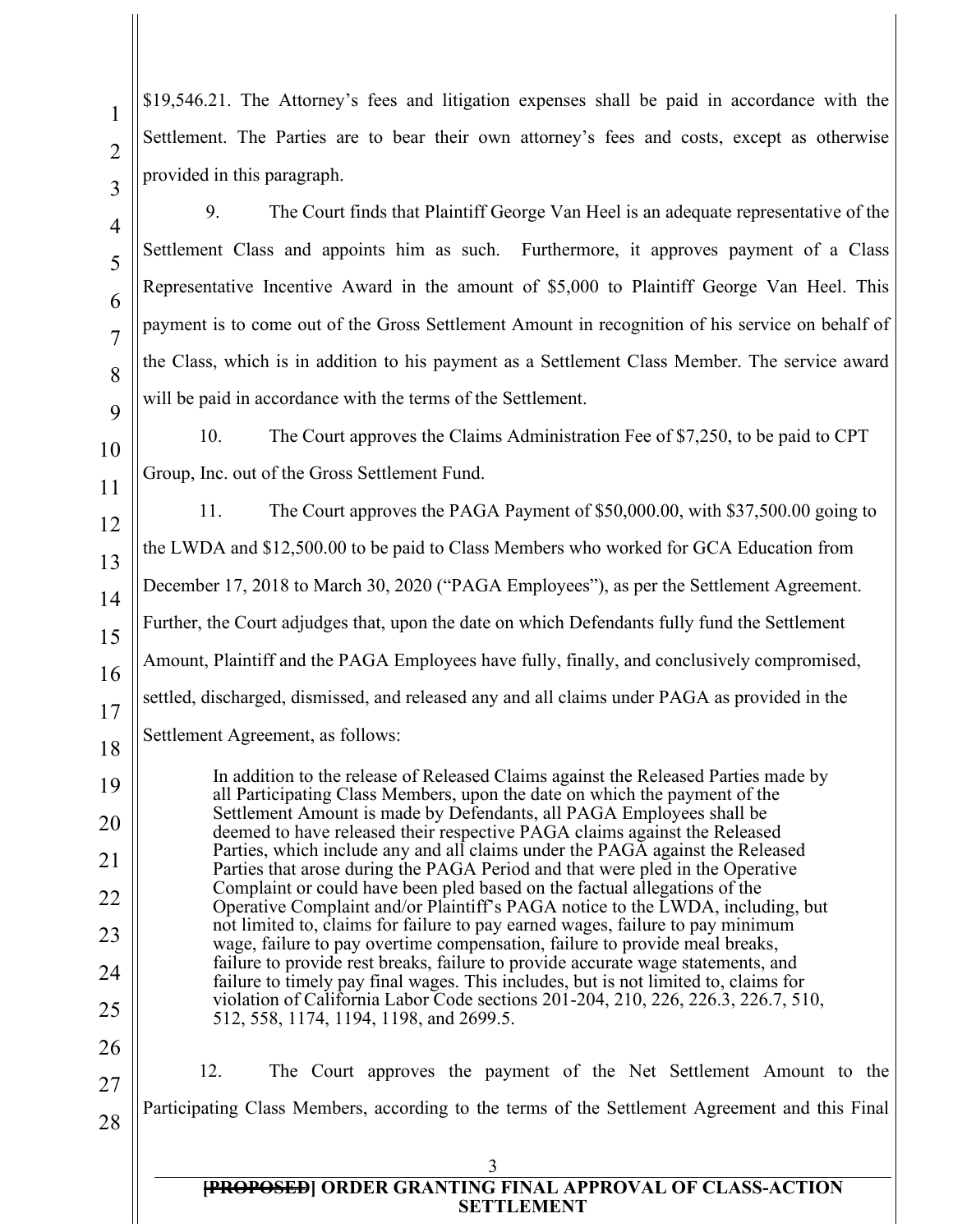Approval Order and the separate Judgment. Upon the date on which Defendants fully fund the Settlement Amount, Plaintiff and all Participating Class Members shall have, by operation of this Order and separate Judgment, finally and forever released, relinquished, and discharged Defendant from all claims as defined by the Settlement Agreement. Upon the date on which Defendants fully fund the Settlement Amount, Plaintiffs and all Participating Class Members are permanently barred and enjoined from instituting or prosecuting any claims released under the Settlement Agreement. All Settlement Class Members (other than those above who submitted valid timely Requests for Exclusion) shall be bound by the releases and other terms of the Settlement Agreement and this Final Approval Order and separate Judgment, whether or not they actually receive or cash their checks for their Individual Settlement Awards, and shall not be permitted to seek any further payment or any personal relief of any kind, including any payment for damages, wages, compensation, fees, costs, penalties, or interest, other than their respective Individual Settlement Payments, because of the Released Claims.

1

2

3

4

5

6

7

8

 $\mathbf Q$ 

10

11

12

13

23

24

25

26

27

28

14 15 16 17 18 19 20 21 22 13. The Settlement is not an admission by Defendants, nor is this a finding of the validity of any claim in the Actions of any wrongdoing by Defendants. Neither the Settlement Agreement, nor any document referenced therein, nor any action taken to carry out the Settlement Agreement, will be (a) construed as or used as an admission of liability or an admission that any of Defendants' defenses in the Action are without merit, or (b) disclosed, referred to, or offered in evidence against Defendants in any further proceeding except to effectuate the Settlement. However, the Settlement may be admitted in evidence and otherwise used in any proceeding to enforce its terms, or in defense of any claims released or barred by the Settlement or this Final Approval Order or separate Judgment.

14. Without affecting the finality of the Final Order for purposes of appeal, the Court reserves jurisdiction over the Parties as to all matters relating to the administration, enforcement, and interpretation of the terms of the Settlement Agreement and the Final Order and for any other necessary purposes.

> 4 **[PROPOSED] ORDER GRANTING FINAL APPROVAL OF CLASS-ACTION SETTLEMENT**